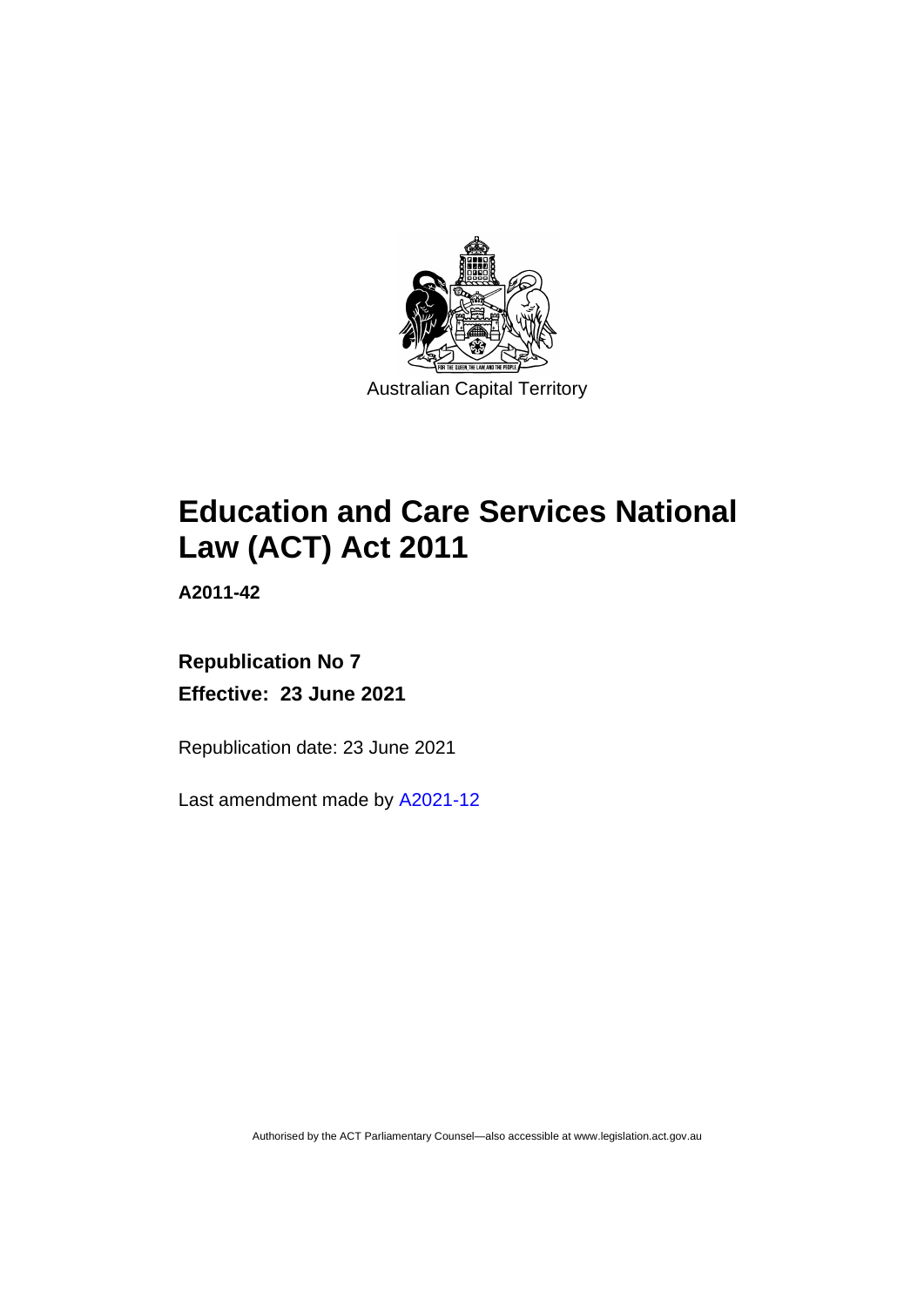### **About this republication**

#### **The republished law**

This is a republication of the *Education and Care Services National Law (ACT) Act 2011* (including any amendment made under the *[Legislation Act 2001](http://www.legislation.act.gov.au/a/2001-14)*, part 11.3 (Editorial changes)) as in force on 23 June 2021*.* It also includes any commencement, amendment, repeal or expiry affecting this republished law to 23 June 2021.

The legislation history and amendment history of the republished law are set out in endnotes 3 and 4.

#### **Kinds of republications**

The Parliamentary Counsel's Office prepares 2 kinds of republications of ACT laws (see the ACT legislation register at [www.legislation.act.gov.au\)](http://www.legislation.act.gov.au/):

- authorised republications to which the *[Legislation Act 2001](http://www.legislation.act.gov.au/a/2001-14)* applies
- unauthorised republications.

The status of this republication appears on the bottom of each page.

#### **Editorial changes**

The *[Legislation Act 2001](http://www.legislation.act.gov.au/a/2001-14)*, part 11.3 authorises the Parliamentary Counsel to make editorial amendments and other changes of a formal nature when preparing a law for republication. Editorial changes do not change the effect of the law, but have effect as if they had been made by an Act commencing on the republication date (see *[Legislation Act 2001](http://www.legislation.act.gov.au/a/2001-14)*, s 115 and s 117). The changes are made if the Parliamentary Counsel considers they are desirable to bring the law into line, or more closely into line, with current legislative drafting practice.

This republication includes amendments made under part 11.3 (see endnote 1).

#### **Uncommenced provisions and amendments**

If a provision of the republished law has not commenced, the symbol  $\mathbf{U}$  appears immediately before the provision heading. Any uncommenced amendments that affect this republished law are accessible on the ACT legislation register [\(www.legislation.act.gov.au\)](http://www.legislation.act.gov.au/). For more information, see the home page for this law on the register.

#### **Modifications**

If a provision of the republished law is affected by a current modification, the symbol  $\mathbf{M}$  appears immediately before the provision heading. The text of the modifying provision appears in the endnotes. For the legal status of modifications, see the *[Legislation](http://www.legislation.act.gov.au/a/2001-14)  Act [2001](http://www.legislation.act.gov.au/a/2001-14)*, section 95.

#### **Penalties**

At the republication date, the value of a penalty unit for an offence against this law is \$160 for an individual and \$810 for a corporation (see *[Legislation Act 2001](http://www.legislation.act.gov.au/a/2001-14)*, s 133).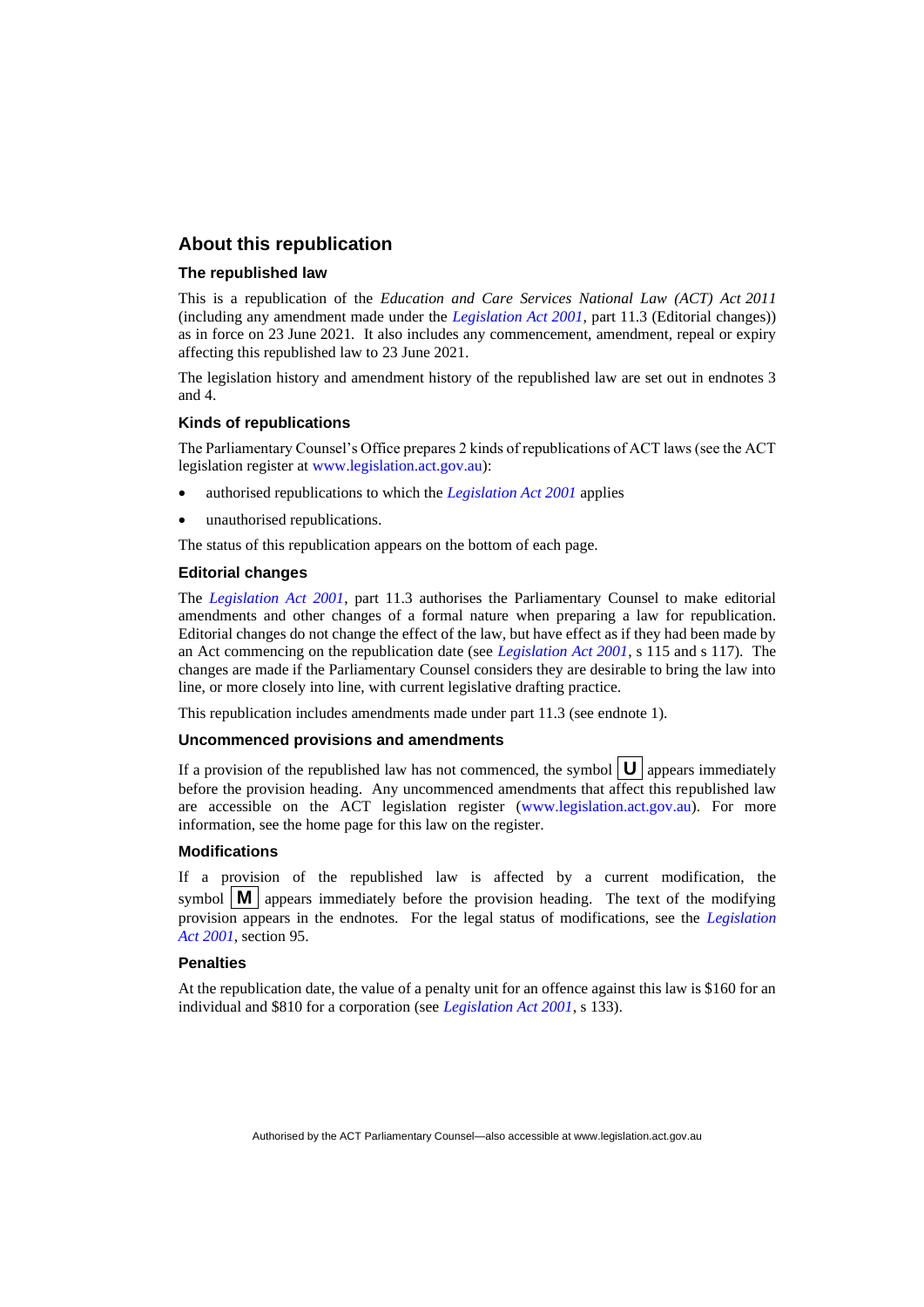

# **Education and Care Services National Law (ACT) Act 2011**

# **Contents**

| Part 1 | <b>Preliminary</b>                                               |                       |
|--------|------------------------------------------------------------------|-----------------------|
| 1      | Name of Act                                                      | $\mathbf{2}^{\prime}$ |
| 3      | Dictionary                                                       | 2                     |
| 4      | Terms used in Education and Care Services National Law (ACT)     | $\overline{2}$        |
| 5      | <b>Notes</b>                                                     | 2                     |
| Part 2 | <b>Adoption of National Law</b>                                  |                       |
| 6      | Adoption of Education and Care Services National Law             | 3                     |
|        | Exclusion of territory laws                                      | 4                     |
| 8      | Meaning of generic terms in Education and Care Services National |                       |
|        | Law for this jurisdiction                                        | 4                     |
| 9      | Relevant tribunal or court                                       | 5                     |

Page

| - R7     | Education and Care Services National Law (ACT) | contents 1 |
|----------|------------------------------------------------|------------|
| 23/06/21 | Act 2011                                       |            |
|          | Effective: 23/06/21                            |            |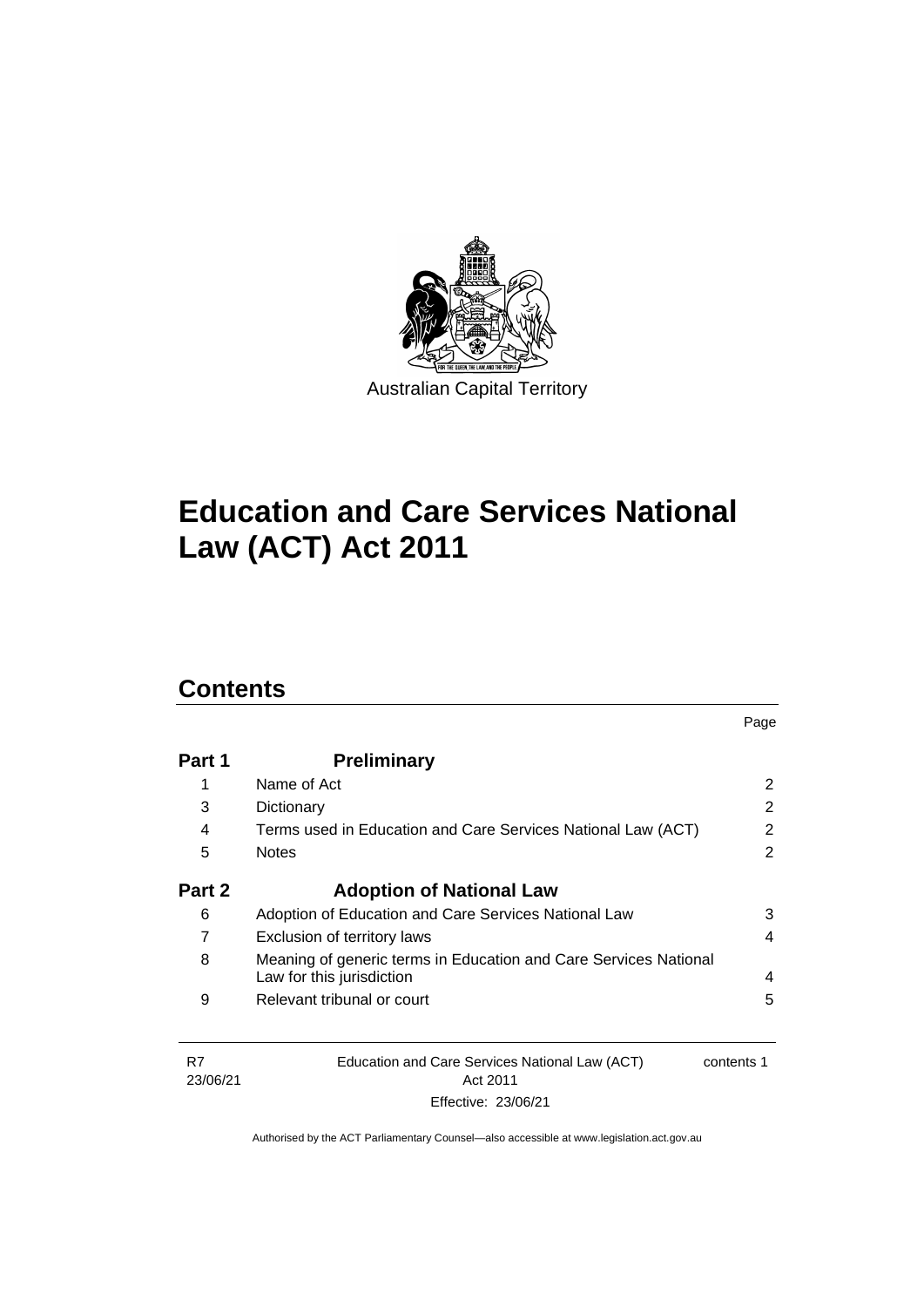#### **Contents**

|                   |                                        | Page           |
|-------------------|----------------------------------------|----------------|
| 10                | <b>Regulatory Authority</b>            | 5              |
| 11                | Children's services law                | 5              |
| 12                | <b>Education law</b>                   | 6              |
| 13                | Former education and care services law | 6              |
| 14                | Infringements law                      | 6              |
| 15                | Public sector law                      | 6              |
| 16                | Working with children law              | 6              |
| 17                | Working with vulnerable people law     | $\overline{7}$ |
| 18                | Penalty at end of provision            | 7              |
| Part 3            | <b>Miscellaneous</b>                   |                |
| 19                | Regulation-making power                | 8              |
| <b>Dictionary</b> | 9                                      |                |
| <b>Endnotes</b>   |                                        |                |
| 1                 | About the endnotes                     | 10             |
| 2                 | Abbreviation key                       | 10             |
| 3                 | Legislation history                    | 11             |
| 4                 | Amendment history                      | 12             |

5 [Earlier republications](#page-16-0) 13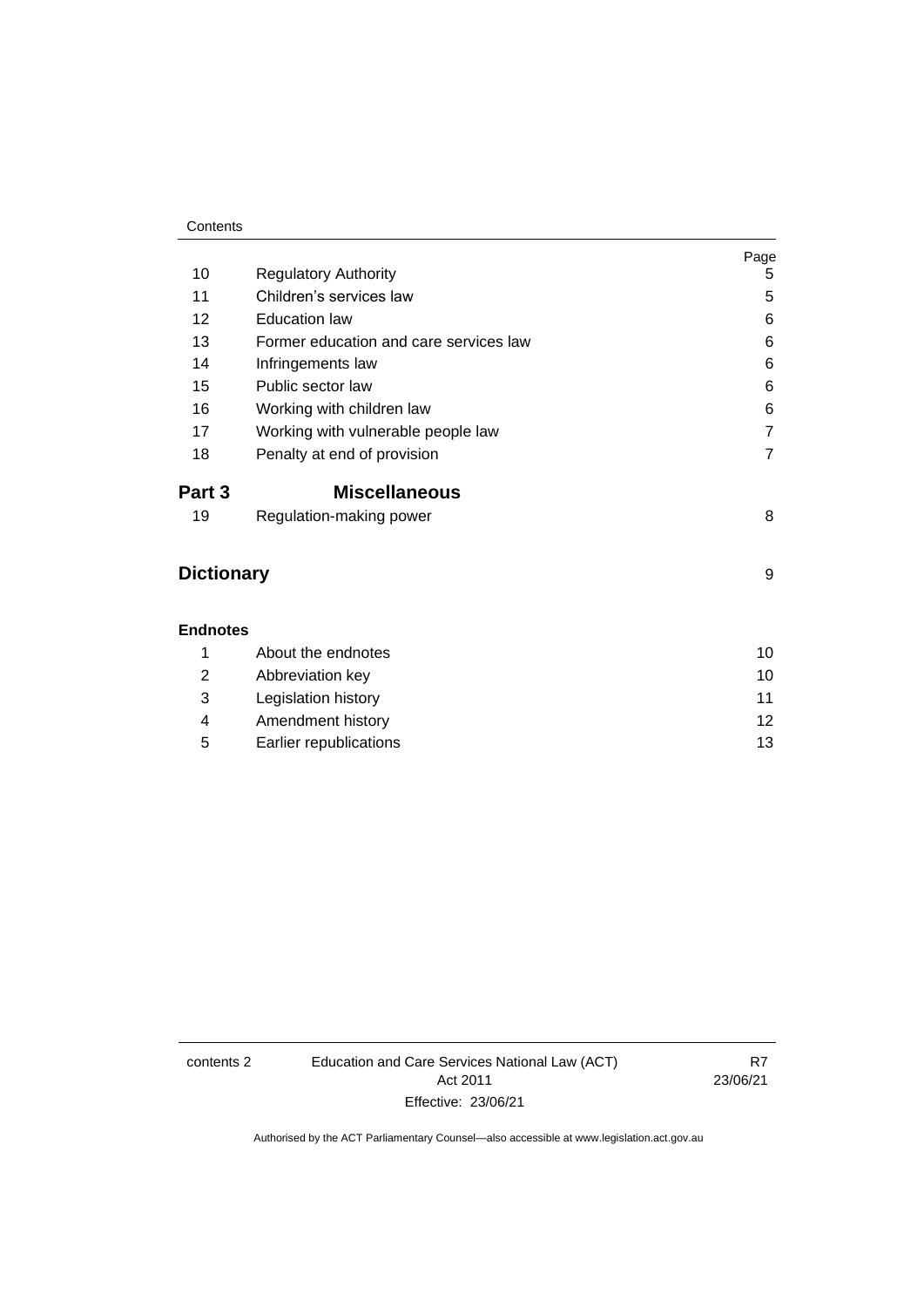

# **Education and Care Services National Law (ACT) Act 2011**

An Act to apply a national law relating to the regulation of education and care services for children

R7 23/06/21

֡֡֡

Education and Care Services National Law (ACT) Act 2011 Effective: 23/06/21

page 1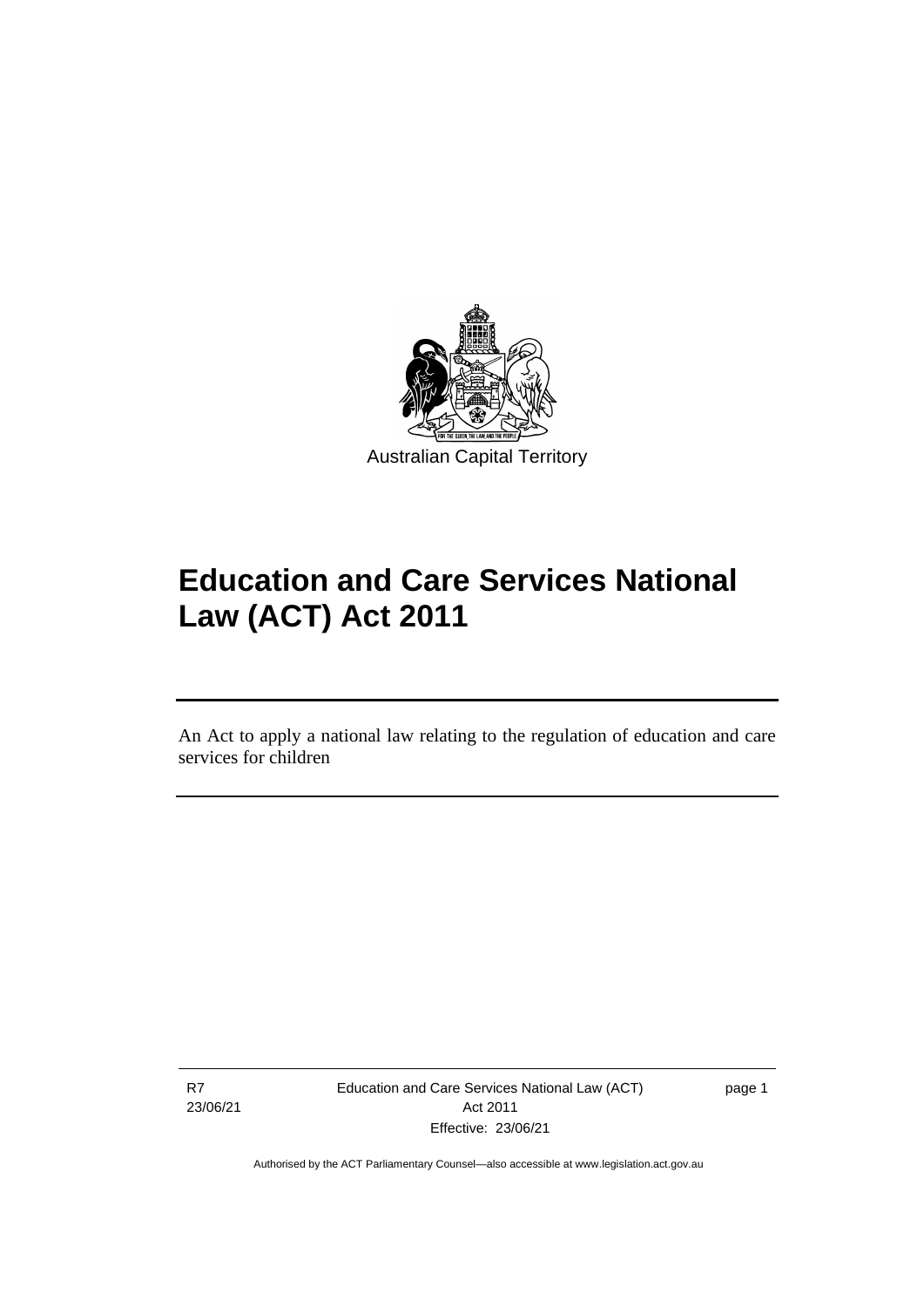#### **Part 1** Preliminary

Section 1

# <span id="page-5-0"></span>**Part 1 Preliminary**

### <span id="page-5-1"></span>**1 Name of Act**

This Act is the *Education and Care Services National Law (ACT) Act 2011*.

## <span id="page-5-2"></span>**3 Dictionary**

The dictionary at the end of this Act is part of this Act.

- *Note 1* The dictionary at the end of this Act defines certain terms used in this Act.
- *Note 2* A definition in the dictionary applies to the entire Act unless the definition, or another provision of the Act, provides otherwise or the contrary intention otherwise appears (see [Legislation Act,](http://www.legislation.act.gov.au/a/2001-14) s 155 and s 156 (1)).

# <span id="page-5-3"></span>**4 Terms used in Education and Care Services National Law (ACT)**

Terms used in this Act and also in the Education and Care Services National Law set out in the schedule to the [Victorian Act](http://www.legislation.vic.gov.au/) have the same meaning in this Act as they have in that Law.

## <span id="page-5-4"></span>**5 Notes**

A note included in this Act is explanatory and is not part of this Act.

*Note* See the [Legislation Act,](http://www.legislation.act.gov.au/a/2001-14) s 127 (1), (4) and (5) for the legal status of notes.

R7 23/06/21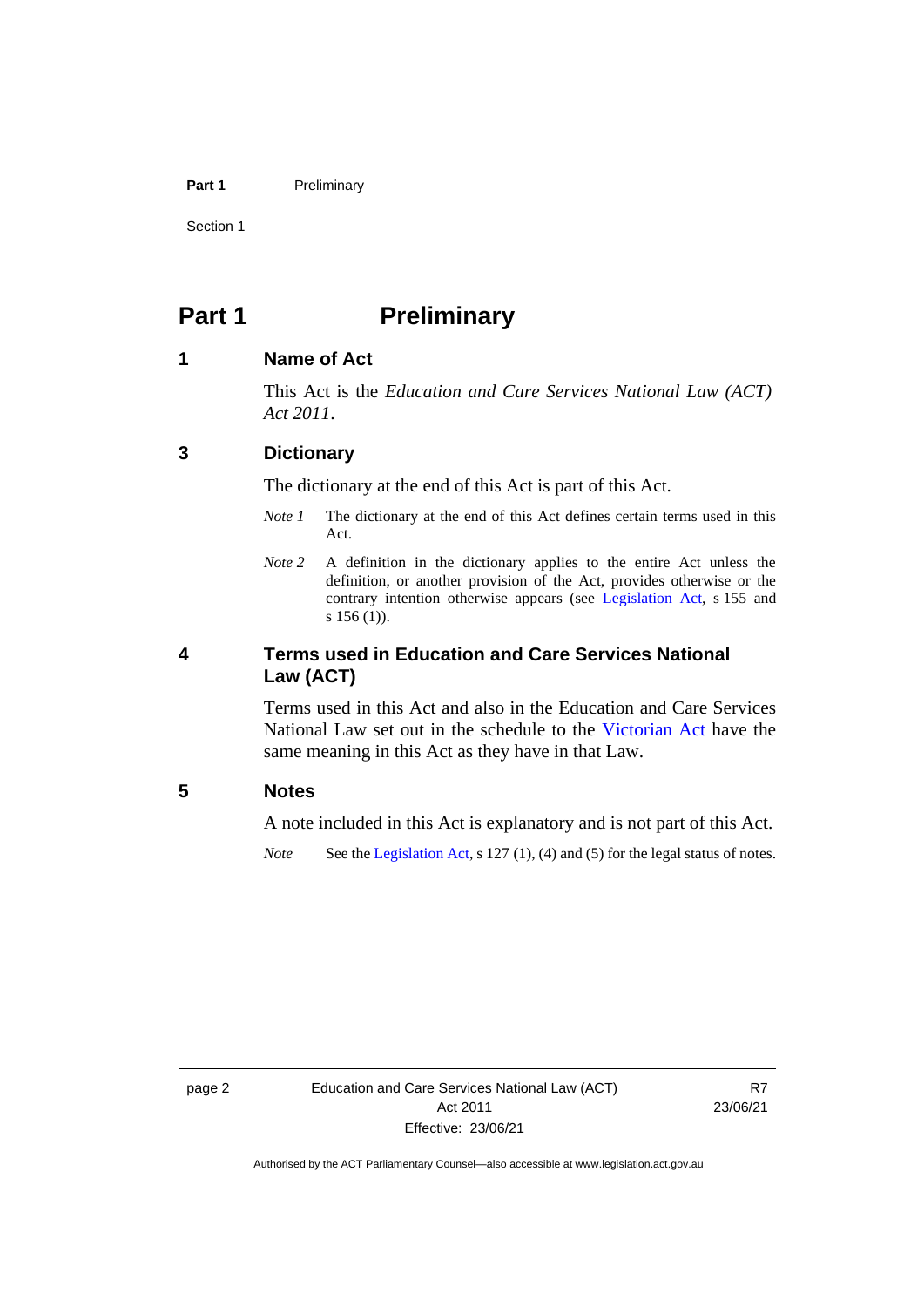# <span id="page-6-0"></span>**Part 2 Adoption of National Law**

### <span id="page-6-1"></span>**6 Adoption of Education and Care Services National Law**

- (1) Subject to this section, the Education and Care Services National Law, as in force from time to time, set out in the schedule to the [Victorian Act—](http://www.legislation.vic.gov.au/)
	- (a) applies as a territory law; and
	- (b) as so applying may be referred to as the *Education and Care Services National Law (ACT)*; and
	- (c) so applies as if it were part of this Act.
- (2) A law that amends the Education and Care Services National Law set out in the schedule to the [Victorian Act](http://www.legislation.vic.gov.au/) and is passed by the Victorian Parliament after this Act's notification day must be presented to the Legislative Assembly not later than 6 sitting days after the day it is passed.
- (3) The amending law may be disallowed by the Legislative Assembly in the same way, and within the same period, that a disallowable instrument may be disallowed.

*Note* See th[e Legislation Act,](http://www.legislation.act.gov.au/a/2001-14) s 65 (Disallowance by resolution of Assembly).

- (4) If the amending law is not presented to the Legislative Assembly in accordance with subsection (2), or is disallowed under subsection (3), the Education and Care Services National Law applying under subsection (1) is taken—
	- (a) not to include the amendments made by the amending law; and
	- (b) to include any provision repealed or amended by the amending law as if the amending law had not been made.
- (5) Section 303 (4) (Parliamentary scrutiny of national regulations) of the Education and Care Services National Law set out in the schedule to the [Victorian Act](http://www.legislation.vic.gov.au/) does not apply as a territory law.

R7 23/06/21 page 3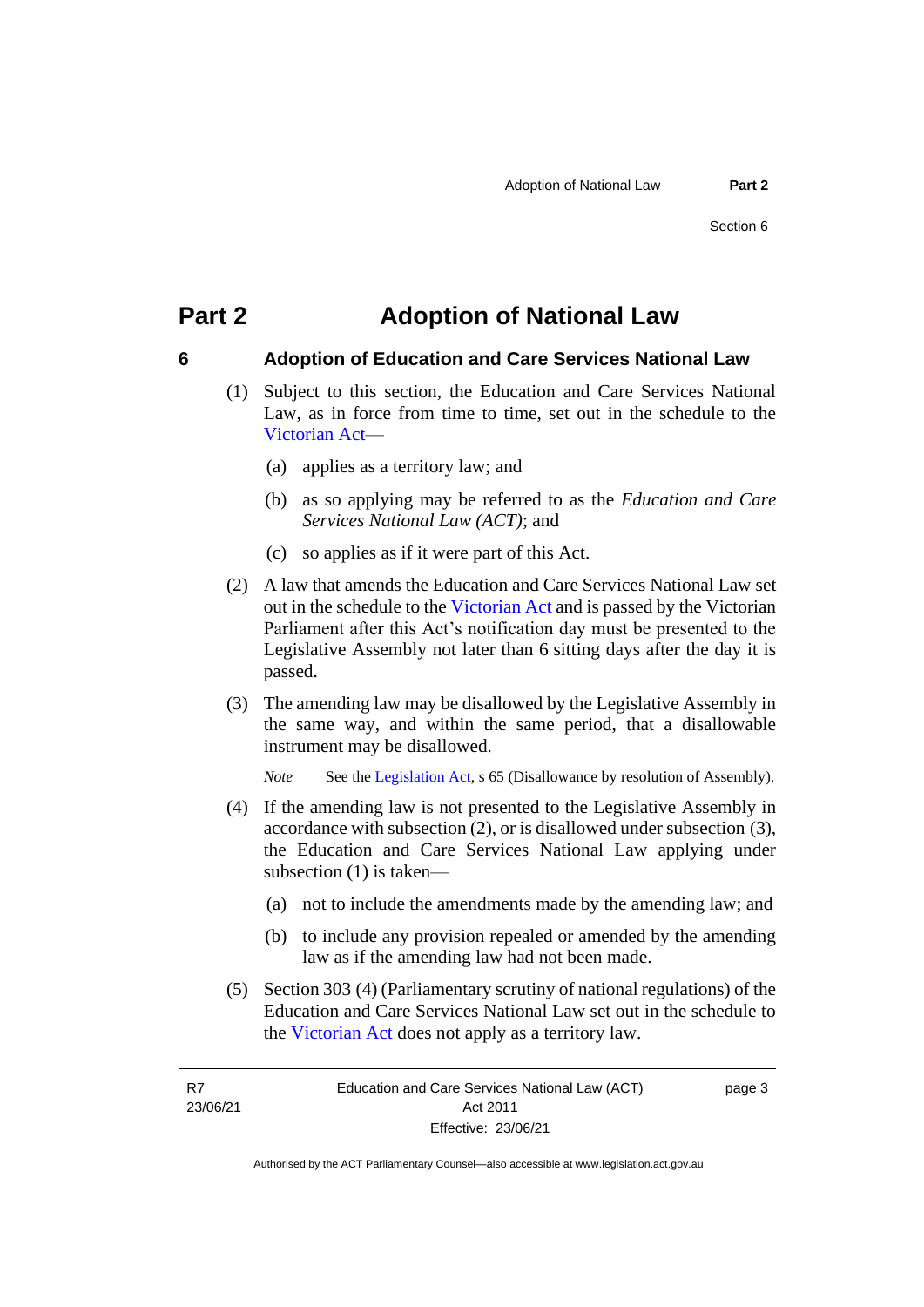Section 7

## <span id="page-7-0"></span>**7 Exclusion of territory laws**

- (1) The following territory laws do not apply to the *Education and Care Services National Law (ACT)* or to the instruments made under that Law:
	- (a) the *[Criminal Code 2002](http://www.legislation.act.gov.au/a/2002-51)*;
	- (b) the *[Freedom of Information Act 2016](http://pcoregister/a/2016-55/default.asp)*;
	- (c) the *[Legislation Act 2001](http://www.legislation.act.gov.au/a/2001-14)*.
- (2) The following territory laws do not apply to the *Education and Care Services National Law (ACT)* or to the instruments made under that Law, except to the extent that that Law and those instruments apply to the Regulatory Authority and the employees, decisions, actions and records of the Regulatory Authority:
	- (a) the *[Annual Reports \(Government Agencies\) Act 2004](http://www.legislation.act.gov.au/a/2004-8)*;
	- (b) the *[Auditor-General Act 1996](http://www.legislation.act.gov.au/a/1996-23)*;
	- (c) the *[Financial Management Act 1996](http://www.legislation.act.gov.au/a/1996-22)*;
	- (d) the *[Ombudsman Act 1989](http://www.legislation.act.gov.au/a/alt_a1989-45co)*;
	- (e) the *[Public Sector Management Act 1994](http://www.legislation.act.gov.au/a/1994-37)*;
	- (f) the *[Territory Records Act 2002](http://www.legislation.act.gov.au/a/2002-18)*.

<span id="page-7-1"></span>**8 Meaning of generic terms in Education and Care Services National Law for this jurisdiction**

In the *Education and Care Services National Law (ACT)*:

*child protection law* means the *[Children and Young People Act](http://www.legislation.act.gov.au/a/2008-19) 2008*.

*Note* A reference to a law includes a reference to the statutory instruments made or in force under the law (see [Legislation Act,](http://www.legislation.act.gov.au/a/2001-14) s 104).

*de facto relationship* means a domestic partnership.

page 4 Education and Care Services National Law (ACT) Act 2011 Effective: 23/06/21

R7 23/06/21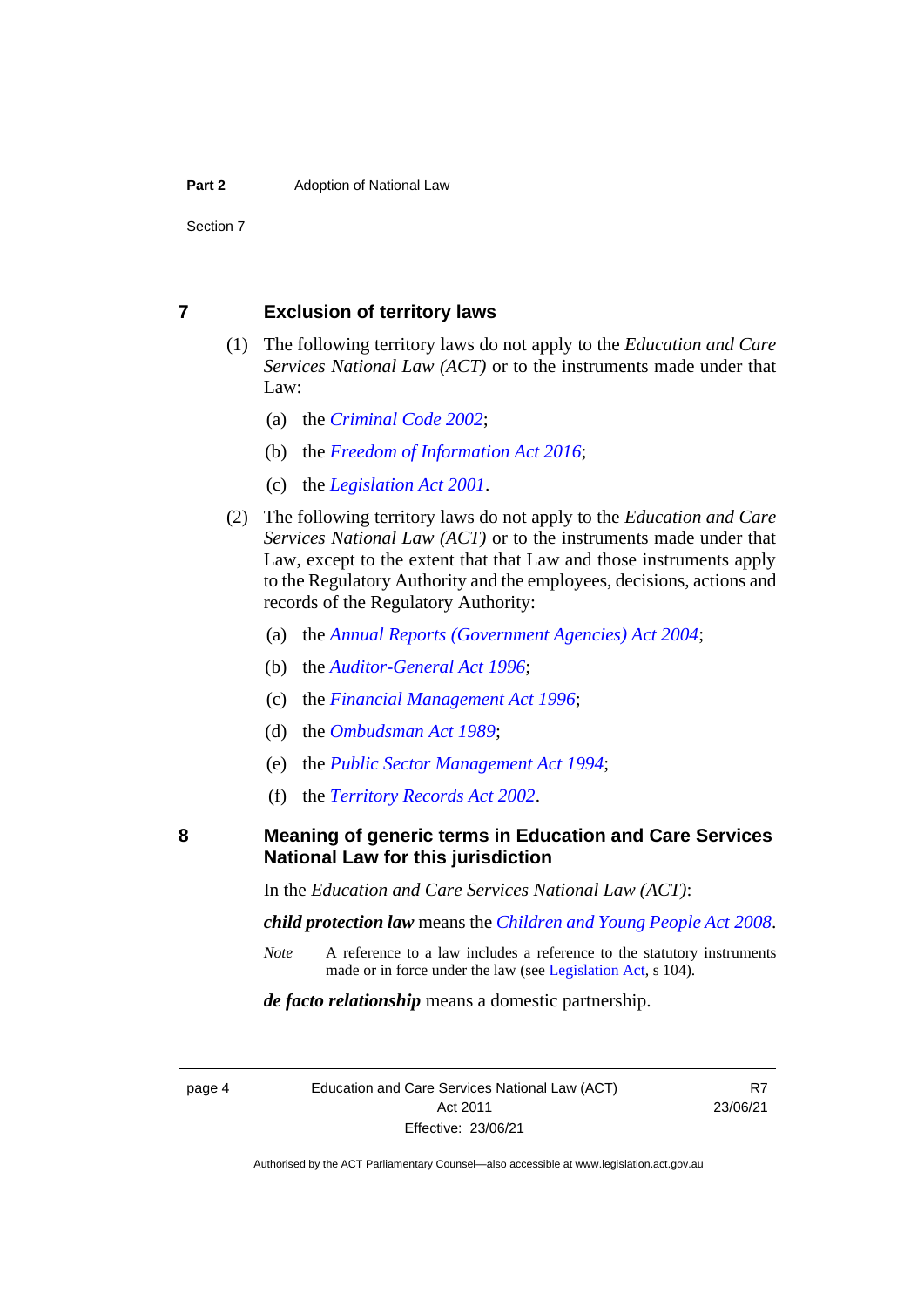*magistrate* means a Magistrate under the *[Magistrates Court](http://www.legislation.act.gov.au/a/1930-21)  Act [1930](http://www.legislation.act.gov.au/a/1930-21)*.

*public authority* means a body established for a public purpose under an Act.

*registered teacher* means a registered teacher under the *[ACT Teacher](http://www.legislation.act.gov.au/a/2010-55)  [Quality Institute Act 2010.](http://www.legislation.act.gov.au/a/2010-55)*

*superior court* means the Supreme Court.

*this jurisdiction* means the Australian Capital Territory.

### <span id="page-8-0"></span>**9 Relevant tribunal or court**

For the definition of *relevant tribunal or court* in the *Education and Care Services National Law (ACT)*, section 5—

- (a) the Magistrates Court is the relevant court or tribunal for that Law, section 181; and
- (b) the ACAT is declared to be the relevant court or tribunal for that Law, part 8.

# <span id="page-8-1"></span>**10 Regulatory Authority**

For the definition of *Regulatory Authority* in the *Education and Care Services National Law (ACT)*, section 5, the director-general is the Regulatory Authority.

# <span id="page-8-2"></span>**11 Children's services law**

For the definition of *children's services law* in the *Education and Care Services National Law (ACT)* the *[Children and Young People](http://www.legislation.act.gov.au/a/2008-19)  [Act 2008](http://www.legislation.act.gov.au/a/2008-19)*, chapter 20 is a children's services law.

R7 23/06/21 page 5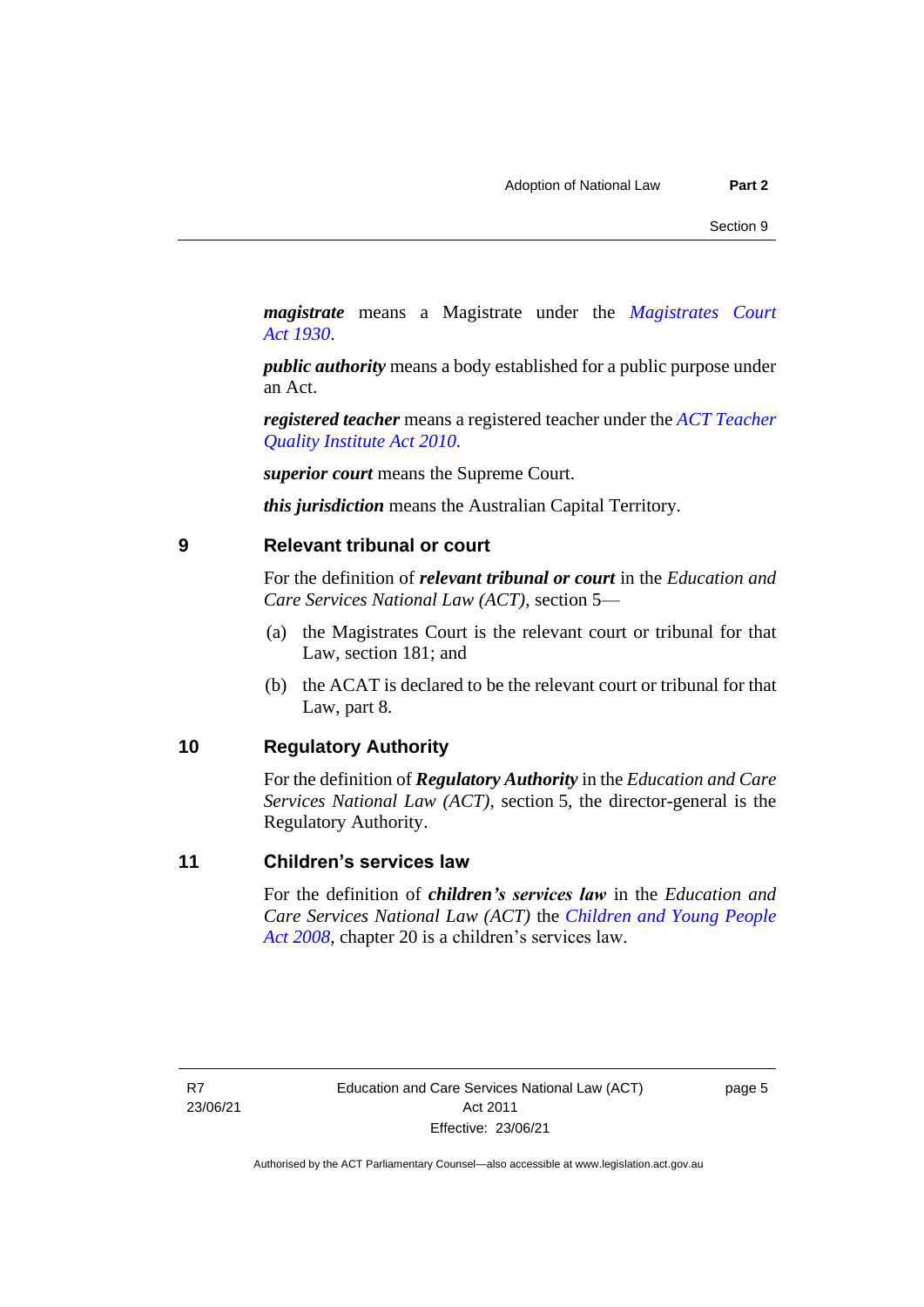Section 12

# <span id="page-9-0"></span>**12 Education law**

For the definition of *education law* in the *Education and Care Services National Law (ACT)*, section 5, the *[Education Act 2004](http://www.legislation.act.gov.au/a/2004-17)* is an education law.

### <span id="page-9-1"></span>**13 Former education and care services law**

For the definition of *former education and care services law* in the *Education and Care Services National Law (ACT)*, section 5—

- (a) the *[Children and Young People Act 2008](http://www.legislation.act.gov.au/a/2008-19)*, chapter 20, is a former education and care services law; and
- (b) the *[Education Act 2004](http://www.legislation.act.gov.au/a/2004-17)* is a former education and care services law.

#### <span id="page-9-2"></span>**14 Infringements law**

For the definition of *infringements law* in the *Education and Care Services National Law (ACT)*, section 5, the *[Magistrates Court](http://www.legislation.act.gov.au/a/1930-21)  Act [1930](http://www.legislation.act.gov.au/a/1930-21)*, part 3.8 is an infringements law.

#### <span id="page-9-3"></span>**15 Public sector law**

For the definition of *public sector law* in the *Education and Care Services National Law (ACT)*, section 5, the *[Public Sector](http://www.legislation.act.gov.au/a/1994-37)  [Management Act 1994](http://www.legislation.act.gov.au/a/1994-37)* is a public sector law.

## <span id="page-9-4"></span>**16 Working with children law**

For the definition of *working with children law* in the *Education and Care Services National Law (ACT)*, in section 5, the *[Working with](http://www.legislation.act.gov.au/a/2011-44)  [Vulnerable People \(Background Checking\) Act 2011](http://www.legislation.act.gov.au/a/2011-44)* is a working with children law.

R<sub>7</sub> 23/06/21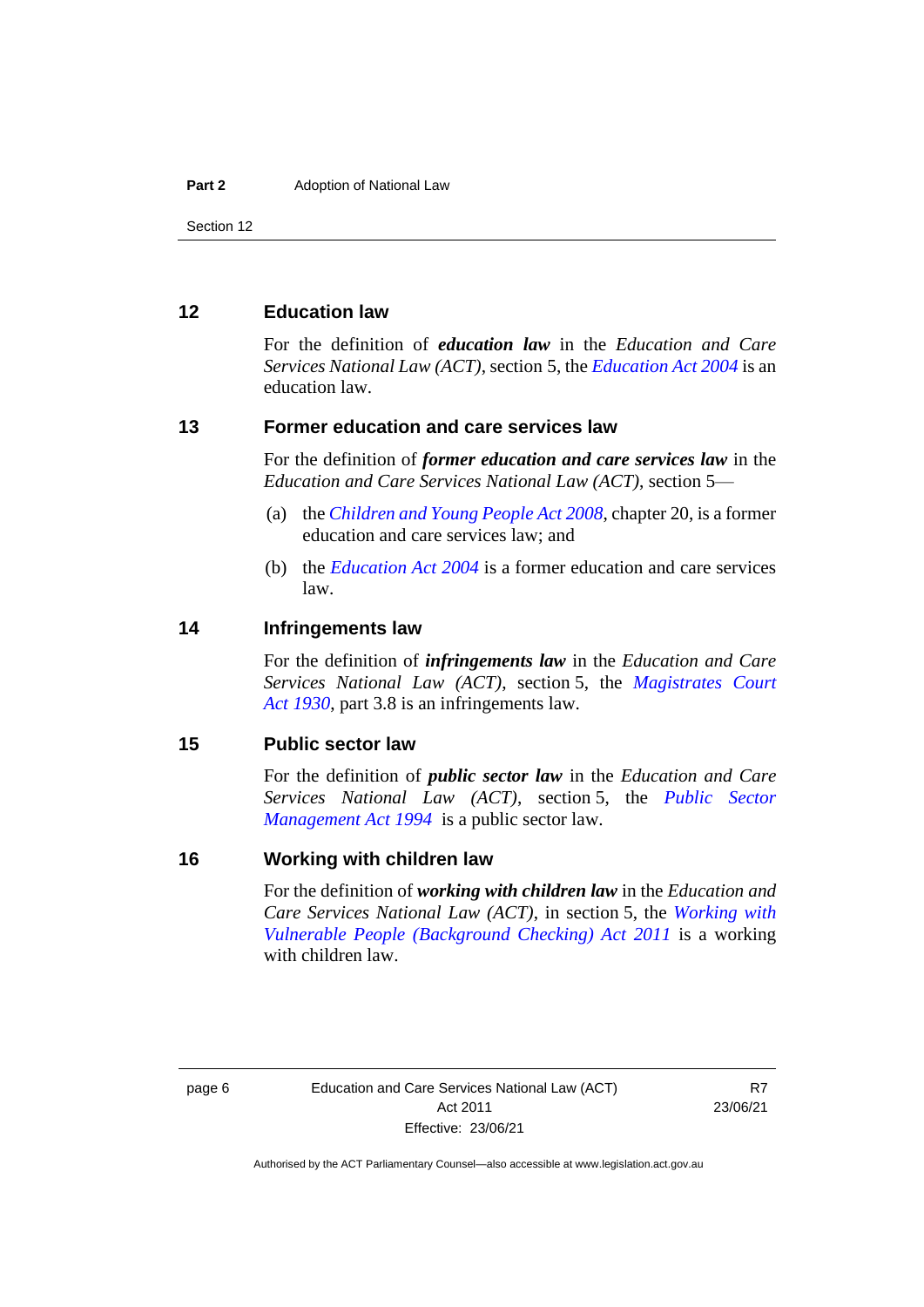## <span id="page-10-0"></span>**17 Working with vulnerable people law**

For the definition of *working with vulnerable people law* in the *Education and Care Services National Law (ACT)*, section 5, the *[Working with Vulnerable People \(Background Checking\) Act 2011](http://www.legislation.act.gov.au/a/2011-44)* is a working with vulnerable people law.

# <span id="page-10-1"></span>**18 Penalty at end of provision**

In the *Education and Care Services National Law (ACT)* a penalty specified at the end of a provision indicates that a contravention of the provision is punishable on conviction by a penalty not more than the specified penalty.

R7 23/06/21 Education and Care Services National Law (ACT) Act 2011 Effective: 23/06/21

page 7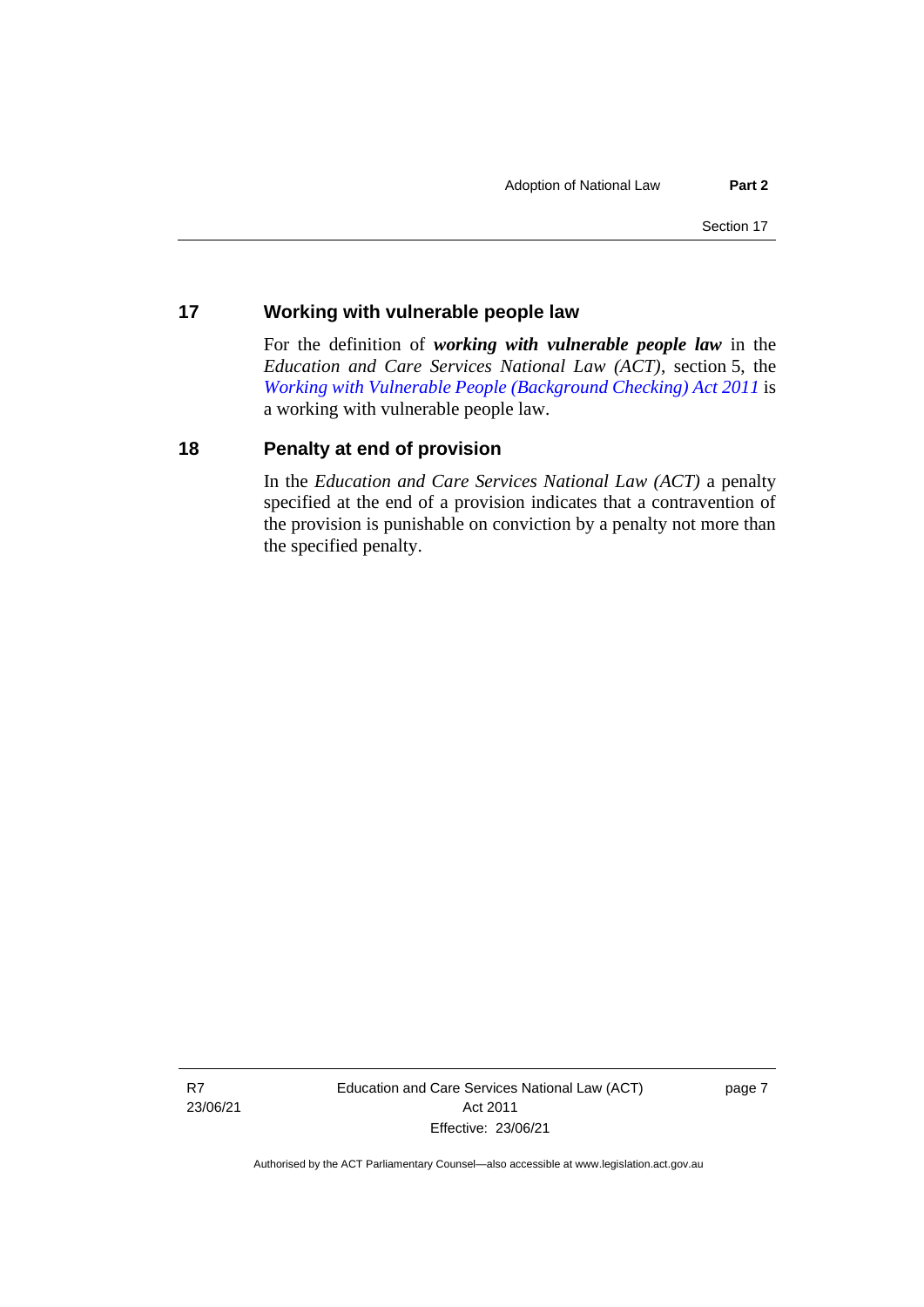#### **Part 3** Miscellaneous

Section 19

# <span id="page-11-0"></span>**Part 3 Miscellaneous**

# <span id="page-11-1"></span>**19 Regulation-making power**

The Executive may make regulations for this Act.

*Note* A regulation must be notified, and presented to the Legislative Assembly, under the [Legislation Act.](http://www.legislation.act.gov.au/a/2001-14)

page 8 Education and Care Services National Law (ACT) Act 2011 Effective: 23/06/21

R7 23/06/21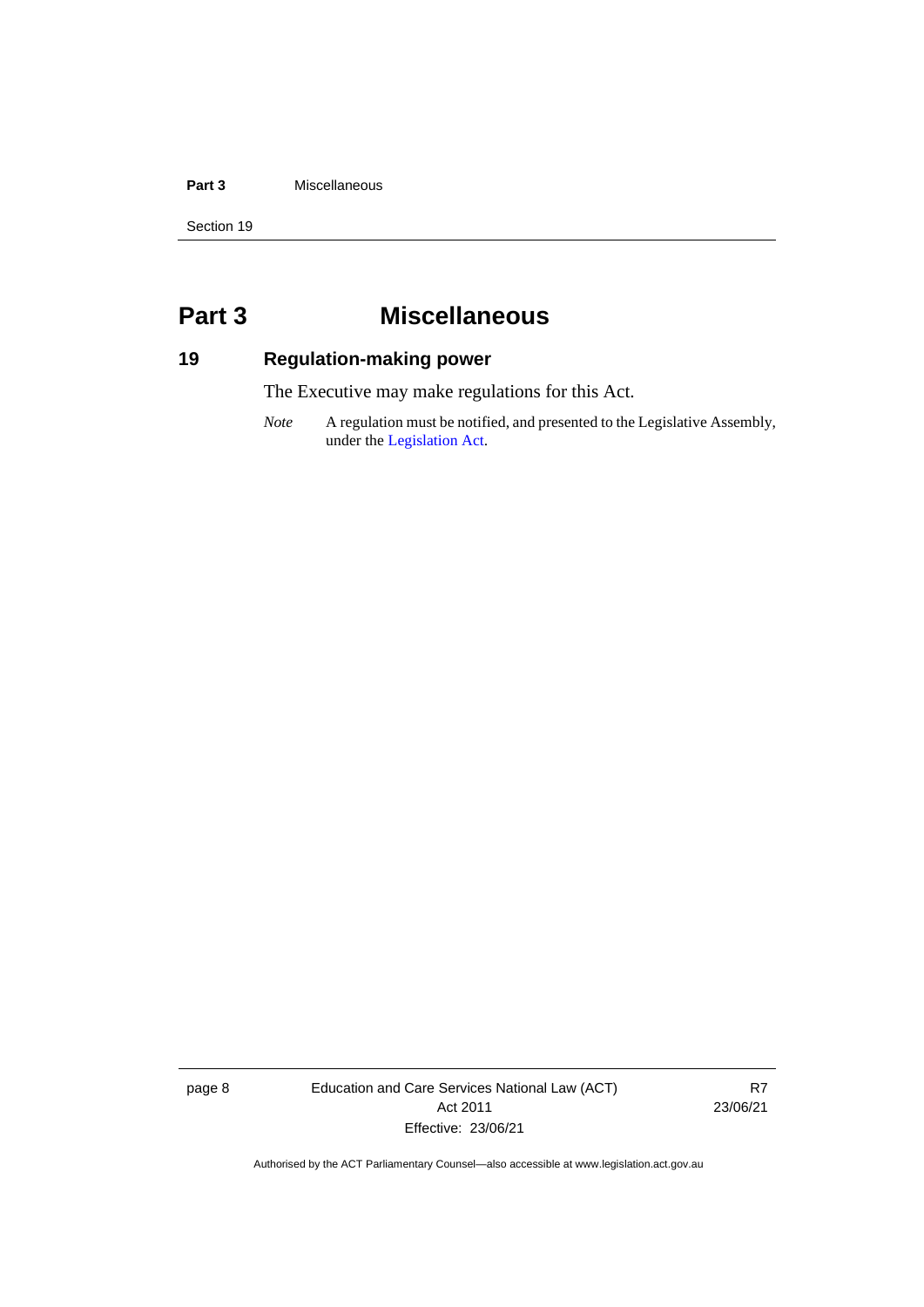# <span id="page-12-0"></span>**Dictionary**

(see s  $3)$ )

- *Note 1* The [Legislation Act](http://www.legislation.act.gov.au/a/2001-14) contains definitions and other provisions relevant to this Act.
- *Note 2* For example, the [Legislation Act,](http://www.legislation.act.gov.au/a/2001-14) dict, pt 1, defines the following terms:
	- ACAT
	- director-general (see s 163)
	- domestic partnership (see s 169 (2))
	- Magistrates Court
	- Supreme Court
	- territory law.

*Education and Care Services National Law (ACT)* means the provisions applying in this jurisdiction because of section 6.

*Victorian Act* means the *[Education and Care Services National Law](http://www.legislation.vic.gov.au/)  [Act 2010](http://www.legislation.vic.gov.au/)* (Vic).

*Note* A reference to a law (including a Victorian Act) includes a reference to the law as originally made and as amended (see [Legislation Act,](http://www.legislation.act.gov.au/a/2001-14) s 102).

page 9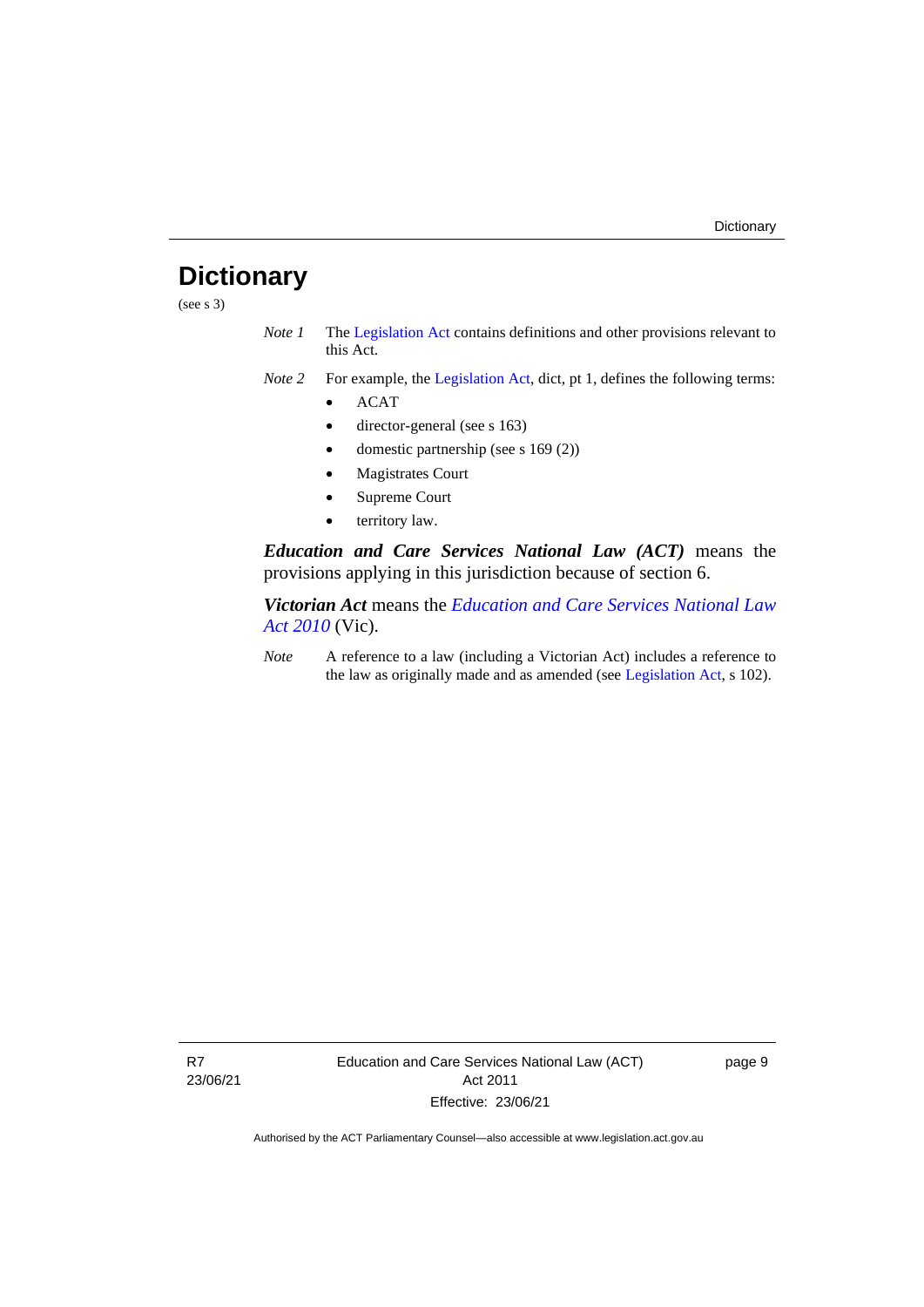1 About the endnotes

# <span id="page-13-1"></span><span id="page-13-0"></span>**Endnotes**

# **1 About the endnotes**

Amending and modifying laws are annotated in the legislation history and the amendment history. Current modifications are not included in the republished law but are set out in the endnotes.

Not all editorial amendments made under the *[Legislation Act 2001](http://www.legislation.act.gov.au/a/2001-14)*, part 11.3 are annotated in the amendment history. Full details of any amendments can be obtained from the Parliamentary Counsel's Office.

Uncommenced amending laws are not included in the republished law. The details of these laws are underlined in the legislation history. Uncommenced expiries are underlined in the legislation history and amendment history.

If all the provisions of the law have been renumbered, a table of renumbered provisions gives details of previous and current numbering.

The endnotes also include a table of earlier republications.

| $A = Act$<br>$AF =$ Approved form<br>$am = amended$<br>$amdt = amendment$<br>$AR = Assembly resolution$<br>$ch = chapter$<br>$CN =$ Commencement notice<br>$def = definition$<br>$DI = Disallowable instrument$<br>$dict = dictionary$<br>$disallowed = disallowed by the Legislative$<br>Assembly<br>$div = division$<br>$exp = expires/expired$<br>$Gaz = gazette$<br>$h dq =$ heading<br>$IA = Interpretation Act 1967$<br>$ins = inserted/added$ | $NI =$ Notifiable instrument<br>$o = order$<br>$om = omitted/repealed$<br>$ord = ordinance$<br>$orig = original$<br>par = paragraph/subparagraph<br>$pres = present$<br>$prev = previous$<br>$(\text{prev}) = \text{previously}$<br>$pt = part$<br>$r = rule/subrule$<br>$reloc = relocated$<br>$renum = renumbered$<br>$R[X]$ = Republication No<br>$RI = reissue$<br>$s = section/subsection$<br>$sch = schedule$<br>$sdiv = subdivision$<br>$SL = Subordinate$ law |
|------------------------------------------------------------------------------------------------------------------------------------------------------------------------------------------------------------------------------------------------------------------------------------------------------------------------------------------------------------------------------------------------------------------------------------------------------|-----------------------------------------------------------------------------------------------------------------------------------------------------------------------------------------------------------------------------------------------------------------------------------------------------------------------------------------------------------------------------------------------------------------------------------------------------------------------|
|                                                                                                                                                                                                                                                                                                                                                                                                                                                      |                                                                                                                                                                                                                                                                                                                                                                                                                                                                       |
| $LA =$ Legislation Act 2001<br>$LR =$ legislation register<br>$LRA =$ Legislation (Republication) Act 1996<br>$mod = modified/modification$                                                                                                                                                                                                                                                                                                          | $sub =$ substituted<br>$underlining = whole or part not commenced$<br>or to be expired                                                                                                                                                                                                                                                                                                                                                                                |

# <span id="page-13-2"></span>**2 Abbreviation key**

page 10 Education and Care Services National Law (ACT) Act 2011 Effective: 23/06/21

R7 23/06/21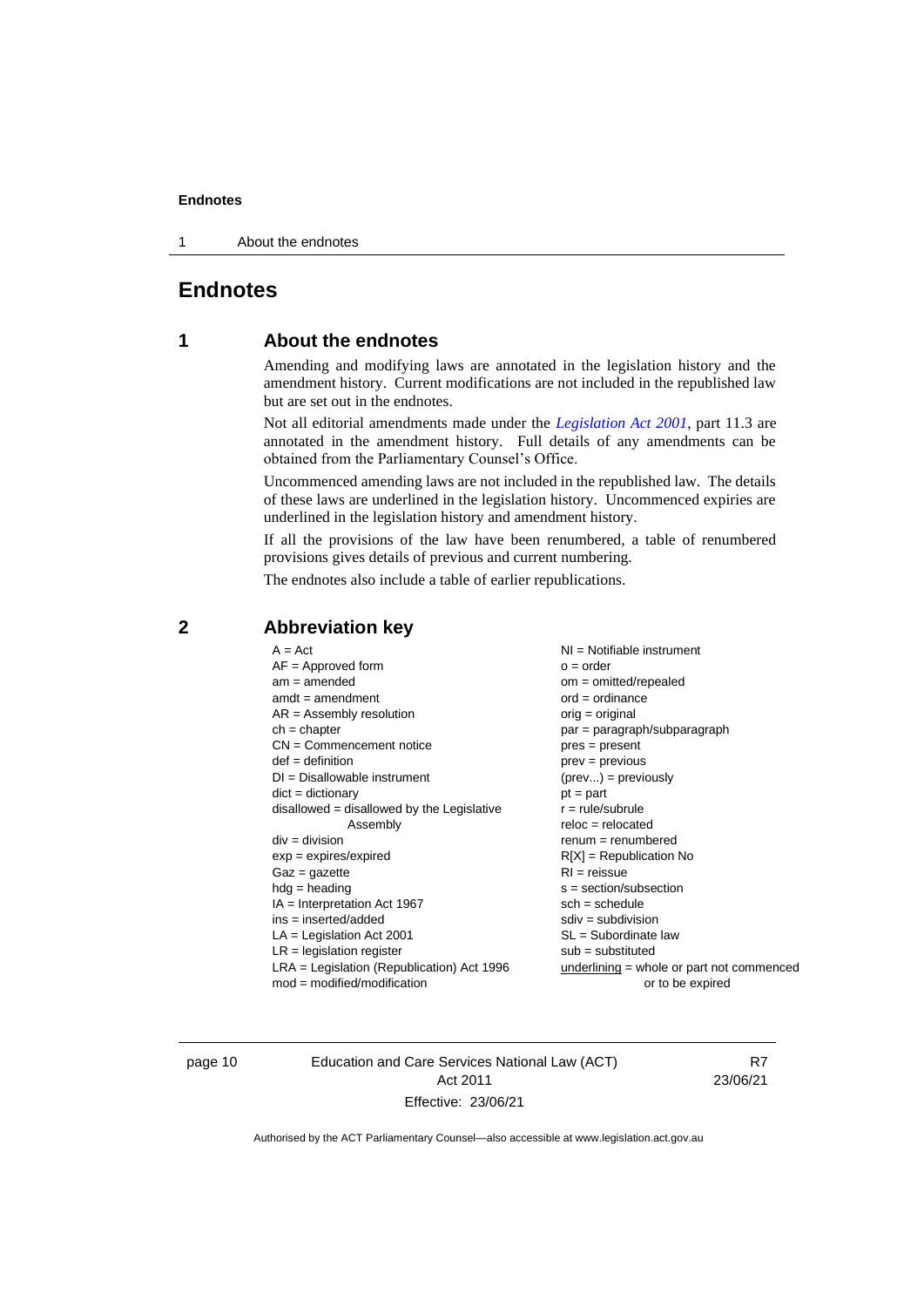#### <span id="page-14-0"></span>**3 Legislation history**

# **Education and Care Services National Law (ACT) Act 2011 A2011-42**

notified LR 3 November 2011

s 1, s 2 commenced 3 November 2011 (LA s 75 (1)) remainder commenced 1 January 2012 (s 2 and [CN2011-16\)](http://www.legislation.act.gov.au/cn/2011-16/default.asp)

as amended by

#### **[Statute Law Amendment Act 2013 \(No](http://www.legislation.act.gov.au/a/2013-44) 2) A2013-44 sch 1 pt 1.1**

notified LR 11 November 2013

s 1, s 2 commenced 11 November 2013 (LA s 75 (1))

sch 1 pt 1.1 commenced 25 November 2013 (s 2)

#### **[Freedom of Information Act 2016](http://www.legislation.act.gov.au/a/2016-55/default.asp) A2016-55 sch 4 pt 4.9 (as am by [A2017-14](http://www.legislation.act.gov.au/a/2017-14) s 19)**

notified LR 26 August 2016

s 1, s 2 commenced 26 August 2016 (LA s 75 (1))

sch 4 pt 4.9 commenced 1 January 2018 (s 2 as am by [A2017-14](http://www.legislation.act.gov.au/a/2017-14) s 19)

#### **[Justice and Community Safety Legislation Amendment Act 2017](http://www.legislation.act.gov.au/a/2017-14/default.asp)  [\(No](http://www.legislation.act.gov.au/a/2017-14/default.asp) 2) A2017-14 s 19**

#### notified LR 17 May 2017

- s 1, s 2 commenced 17 May 2017 (LA s 75 (1))
- s 19 commenced 24 May 2017 (s 2 (1))
- *Note* This Act only amends the Freedom of Information Act 2016 [A2016-55.](http://www.legislation.act.gov.au/a/2016-55/default.asp)

#### **[Statute Law Amendment Act 2021](http://www.legislation.act.gov.au/a/2021-12/) A2021-12 sch 3 pt 3.12**

notified LR 9 June 2021

s 1, s 2 commenced 9 June 2021 (LA s 75 (1))

sch 3 pt 3.12 commenced 23 June 2021 (s 2 (1))

R7 23/06/21 Education and Care Services National Law (ACT) Act 2011 Effective: 23/06/21

page 11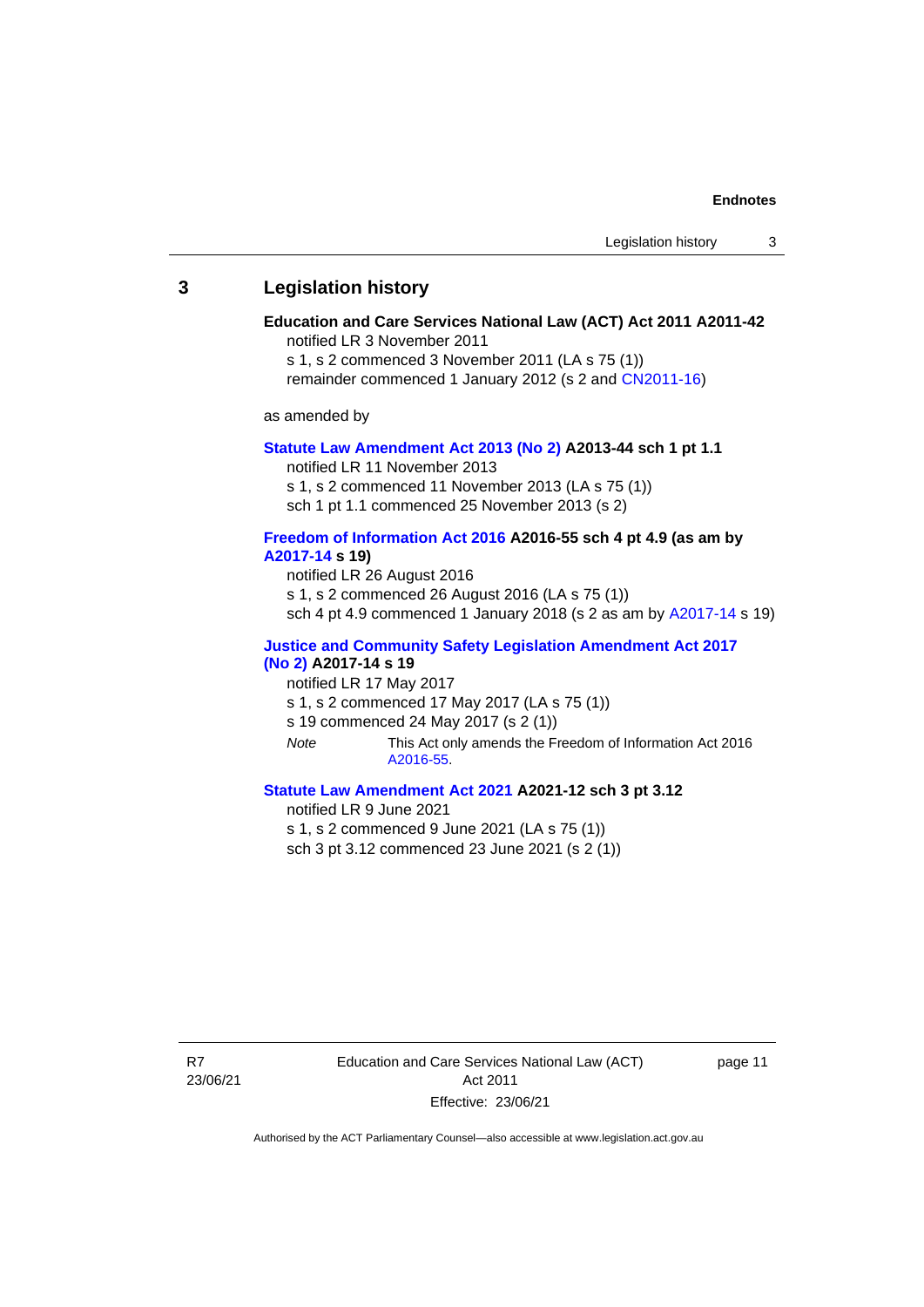4 Amendment history

### <span id="page-15-0"></span>**4 Amendment history**

```
Commencement
s 2 om LA s 89 (4)
Adoption of Education and Care Services National Law
s 6  A2013-44 amdt 1.1
                (6), (7) exp 25 November 2013 (s 6 (7))
Exclusion of territory laws
s 7 am A2016-55 amdt 4.11
Regulatory Authority
s 10 am A2021-12 amdt 3.28
Transitional
pt 4 hdg exp 1 January 2015 (s 23)
Definitions—pt 4
                exp 1 January 2015 (s 23)
                def childcare services standards exp 1 January 2015 (s 23)
                def government preschool exp 1 January 2015 (s 23)
                def licensed childcare service exp 1 January 2015 (s 23)
Transitional definitions
s 21 exp 1 January 2015 (s 23)
Transitional regulations<br>s 22 exp 1
                exp 1 January 2013 (s 22 (4))
Expiry—pt 4
s 23 exp 1 January 2015 (s 23)
Dictionary
dict am A2021-12 amdt 3.29, amdt 3.30
```
page 12 Education and Care Services National Law (ACT) Act 2011 Effective: 23/06/21

R7 23/06/21